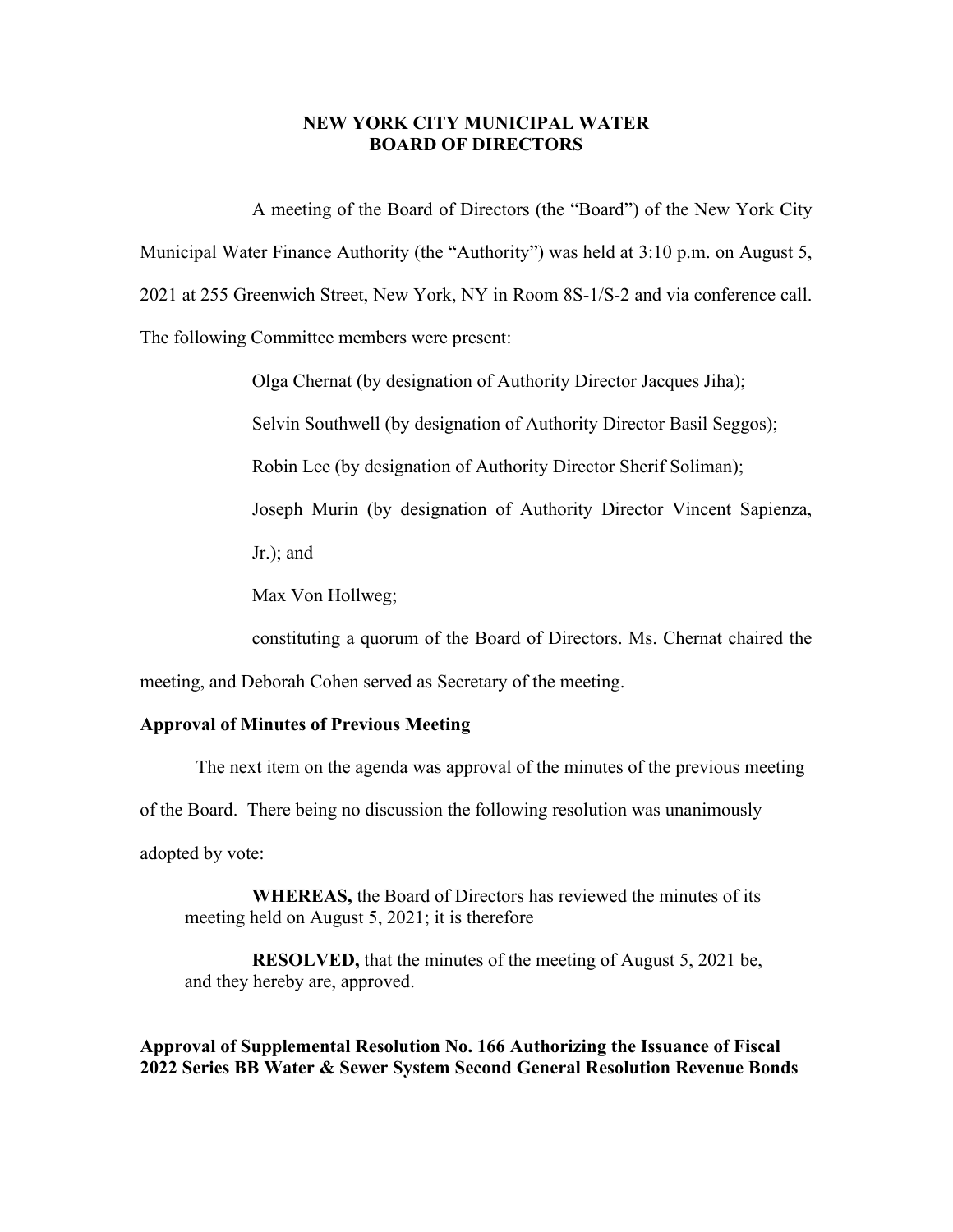The next item on the agenda was the approval of Supplemental Resolution No. 166 authorizing the issuance of up to \$650 million of Fiscal 2022 Series BB Second General Resolution Water & Sewer System Second General Resolution Revenue Bonds. Ms. Chernat noted that this action was recommended by the Finance Committee, after review of the details of the transaction. Then, upon unanimous vote of members present, the resolution was approved.

# **Approval of Resolution Authorizing the Amendment of Fiscal 2017 Series 1 Bond Anticipation Notes**

Ms. Chernat introduced the next item on the agenda, which was the approval of a Resolution Authorizing the Amendment of the Authority's Fiscal 2017 Series 1 Bond Anticipation Notes. Ms. Chernat noted that the Finance Committee had recommended the approval of this resolution. Then, upon unanimous vote of members present, the resolution was approved.

### **Approval of Rate Consultant Contract**

The next item on the agenda was the approval of the a contract with Amawalk to provide rate consultant services to the Authority. Ms. Chernat noted that Amawalk is the Authority's current rate consultant and that, due to the COVID-19 pandemic, the Authority utilized Amawalk's services more often than in previous years and had reached the not to exceed cap on fees previously approved by the Board of Directors. She explained that the proposed resolution would authorize amendment the Authority's contract with Amawalk to allow for a not to exceed fee of \$823,819 for a period through September 11, 2021.